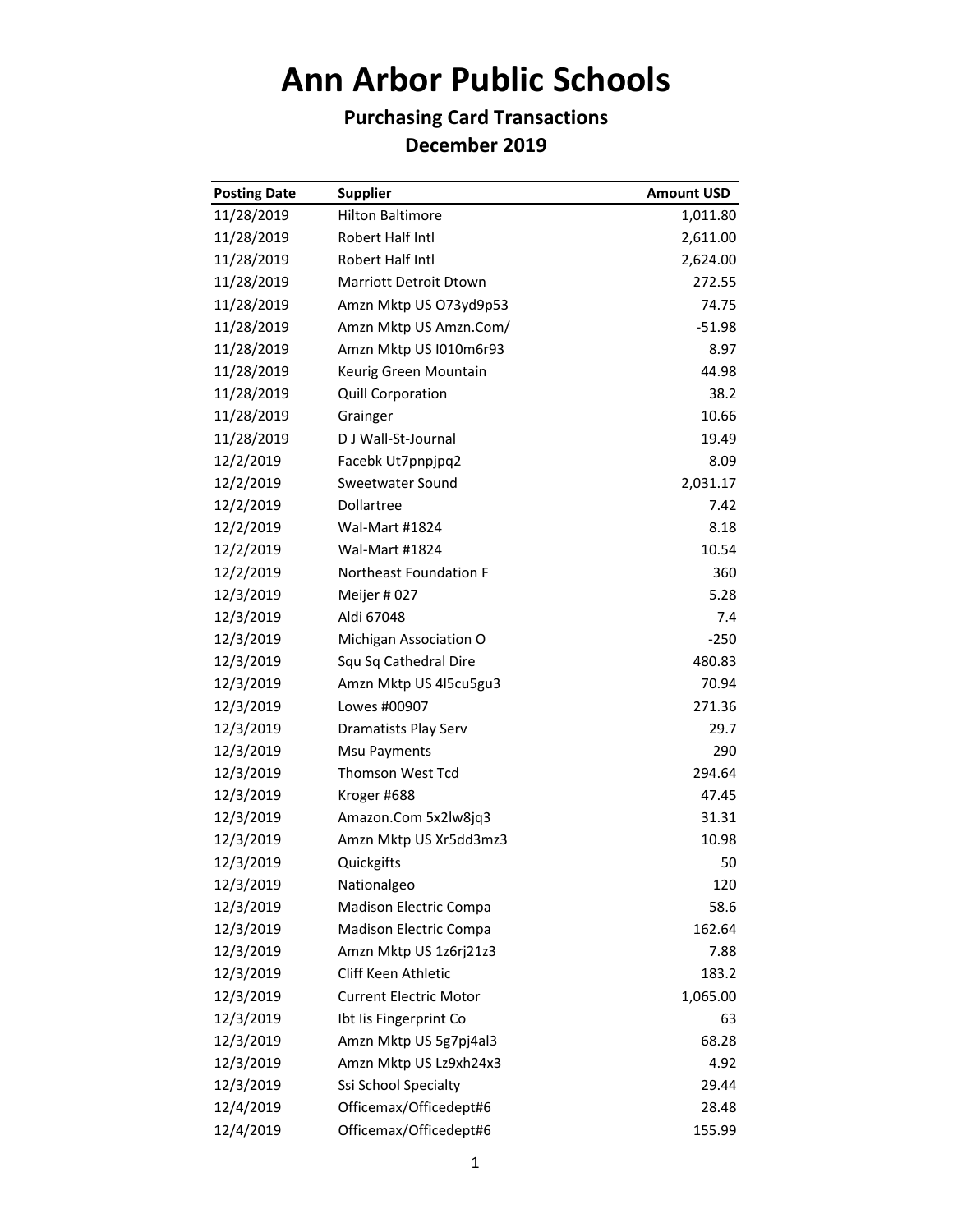| 12/4/2019 | Michigan Music Confere      | 95        |
|-----------|-----------------------------|-----------|
| 12/4/2019 | Fbi National Academy        | 350       |
| 12/4/2019 | Us Pro Tennis Associat      | 299       |
| 12/4/2019 | Amzn Mktp US Lr9i40f03      | 80.53     |
| 12/4/2019 | <b>Imagination Station</b>  | 37.8      |
| 12/4/2019 | <b>Bio Rad Laboratories</b> | 154.38    |
| 12/4/2019 | Ann Arbor News Circ         | 288.88    |
| 12/4/2019 | <b>Bio Rad Laboratories</b> | 421.62    |
| 12/4/2019 | Amzn Mktp US Pa03b4213      | 62.9      |
| 12/4/2019 | <b>Amazon Web Services</b>  | 16.43     |
| 12/4/2019 | Panera Bread #600874        | 97.9      |
| 12/4/2019 | National Federation Of      | 520.42    |
| 12/4/2019 | City Of Ann Arbor Park      | 75        |
| 12/4/2019 | Amzn Mktp US Vx9in9dn3      | 5.99      |
| 12/4/2019 | Amzn Mktp US 2o23v0ah3      | 18.99     |
| 12/4/2019 | <b>Really Good</b>          | 92.93     |
| 12/4/2019 | Amzn Mktp US Cs4jn8ql3      | 194.85    |
| 12/4/2019 | <b>Discount Snow Stakes</b> | 37.26     |
| 12/4/2019 | Amzn Mktp US 4l0b31rl3      | 49.4      |
| 12/4/2019 | Mi Assoc School Nurses      | 300       |
| 12/4/2019 | Mi State Police Ichat       | 10        |
| 12/4/2019 | Mi State Police Ichat       | 10        |
| 12/4/2019 | Mi State Police Ichat       | 10        |
| 12/4/2019 | Mi State Police Ichat       | 10        |
| 12/4/2019 | Morley Athletic Supply      | 678.88    |
| 12/4/2019 | Madison Electric Compa      | 85.2      |
| 12/4/2019 | Amazon.Com Ed09b0t83        | 70.96     |
| 12/4/2019 | Int In Bgreentoday.Co       | 152.15    |
| 12/4/2019 | Madison Electric Compa      | 6.7       |
| 12/4/2019 | Grainger                    | 233.28    |
| 12/4/2019 | Ibt Iis Fingerprint Co      | 63        |
| 12/4/2019 | Ibt Iis Fingerprint Co      | 63        |
| 12/4/2019 | City Of Ann Arbor           | 3,590.00  |
| 12/4/2019 | City Of Ann Arbor           | 15,596.12 |
| 12/4/2019 | City Of Ann Arbor           | 66,846.64 |
| 12/4/2019 | Amzn Mktp US Lt51p9zb3      | 61.62     |
| 12/4/2019 | Cnk Cinemark Hq 001         | 1,320.00  |
| 12/4/2019 | Rps Ann Arbor-Passpq02      | 4.27      |
| 12/4/2019 | Ssi School Specialty        | 53.71     |
| 12/5/2019 | Pygraphics                  | 439.2     |
| 12/5/2019 | Ascd                        | 59        |
| 12/5/2019 | Emu Web Purchase            | 991.89    |
| 12/5/2019 | Crowne Plaza Lansing W      | 288.32    |
| 12/5/2019 | Crowne Plaza Lansing W      | 288.32    |
| 12/5/2019 | Crowne Plaza Lansing W      | 555.87    |
| 12/5/2019 | The Original Cottage I      | 3,083.00  |
| 12/5/2019 | Bf Plastics, Inc.           | 214       |
| 12/5/2019 | Demco Inc                   | 155.46    |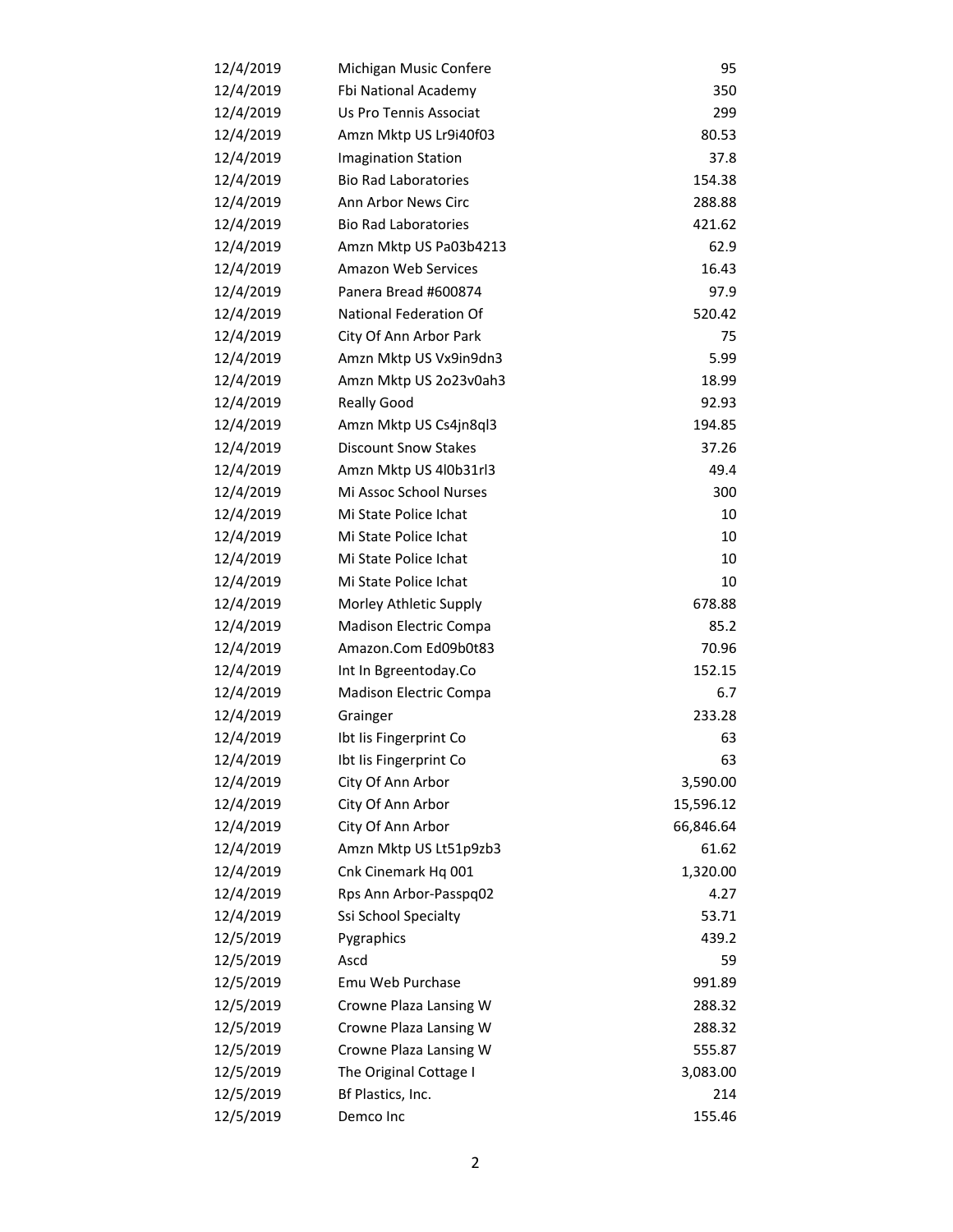| 12/5/2019 | Crowne Plaza Lansing W   | 133.56    |
|-----------|--------------------------|-----------|
| 12/5/2019 | Officemax/Officedept#6   | 35.89     |
| 12/5/2019 | National Energy Contro   | 1,772.84  |
| 12/5/2019 | Officemax/Officedept#6   | 3.99      |
| 12/5/2019 | Officemax/Officedept#6   | 7.99      |
| 12/5/2019 | Office Depot #1170       | 34.36     |
| 12/5/2019 | Officemax/Officedept#6   | 263.53    |
| 12/5/2019 | Squ Sq Espresso Royal    | 4.98      |
| 12/5/2019 | Amazon.Com Qi3t60q23 A   | 449.88    |
| 12/5/2019 | Amzn Mktp US Lm5338oq3   | 29.99     |
| 12/5/2019 | Int In American Scree    | 41.8      |
| 12/5/2019 | Nicolas Books            | 498.54    |
| 12/5/2019 | Target 00006346          | 77.76     |
| 12/5/2019 | Rps Ann Arbor Meterq02   | 4.1       |
| 12/5/2019 | Amzn Mktp US Dx0o692u3   | 3,284.68  |
| 12/5/2019 | Mfasco Health & Safety   | 261.72    |
| 12/5/2019 | <b>Gvsu Web Payments</b> | 420       |
| 12/5/2019 | Music Go Round#40021     | 23.99     |
| 12/5/2019 | Madison Electric Compa   | 352       |
| 12/5/2019 | <b>Really Good</b>       | 90.42     |
| 12/5/2019 | <b>Really Good</b>       | 241.16    |
| 12/5/2019 | Scs Image Group          | 77.74     |
| 12/5/2019 | <b>Barry Bagels</b>      | 39.98     |
| 12/5/2019 | Crown Awards Inc         | 102.8     |
| 12/5/2019 | Stratasys, inc           | 208.26    |
| 12/5/2019 | Amazon.Com 8p0bf8wr3     | 133.25    |
| 12/5/2019 | School Health Corp       | 283.34    |
| 12/5/2019 | Target.Com               | 47.67     |
| 12/6/2019 | Office Depot #5910       | 3.99      |
| 12/6/2019 | Officemax/Officedept#6   | 25.07     |
| 12/6/2019 | Meijer #173              | 89.43     |
| 12/6/2019 | Crowne Plaza Lansing W   | $-133.56$ |
| 12/6/2019 | Officemax/Officedept#6   | 15.99     |
| 12/6/2019 | <b>Education Week</b>    | 97        |
| 12/6/2019 | Usps.Com Clicknship      | 36.75     |
| 12/6/2019 | Fairfield Inn Ann Arbo   | $-13.14$  |
| 12/6/2019 | Amzn Mktp US Ku6ec0x13   | 32.73     |
| 12/6/2019 | Amazon.Com Fl74n7ef3     | 40.87     |
| 12/6/2019 | Panera Bread #600874     | 165.22    |
| 12/6/2019 | Amazon.Com Sl8vb1sz3     | 22.35     |
| 12/6/2019 | Amzn Mktp US Gi3mi75s3   | 28.47     |
| 12/6/2019 | Omni Chicago Front Des   | 220.72    |
| 12/6/2019 | Omni Chicago Front Des   | 223.07    |
| 12/6/2019 | Omni Chicago Front Des   | 223.07    |
| 12/6/2019 | Omni Chicago Front Des   | 223.07    |
| 12/6/2019 | Omni Chicago Front Des   | 223.07    |
| 12/6/2019 | Mi Assoc School Nurses   | 300       |
| 12/6/2019 | Mi Assoc School Nurses   | 300       |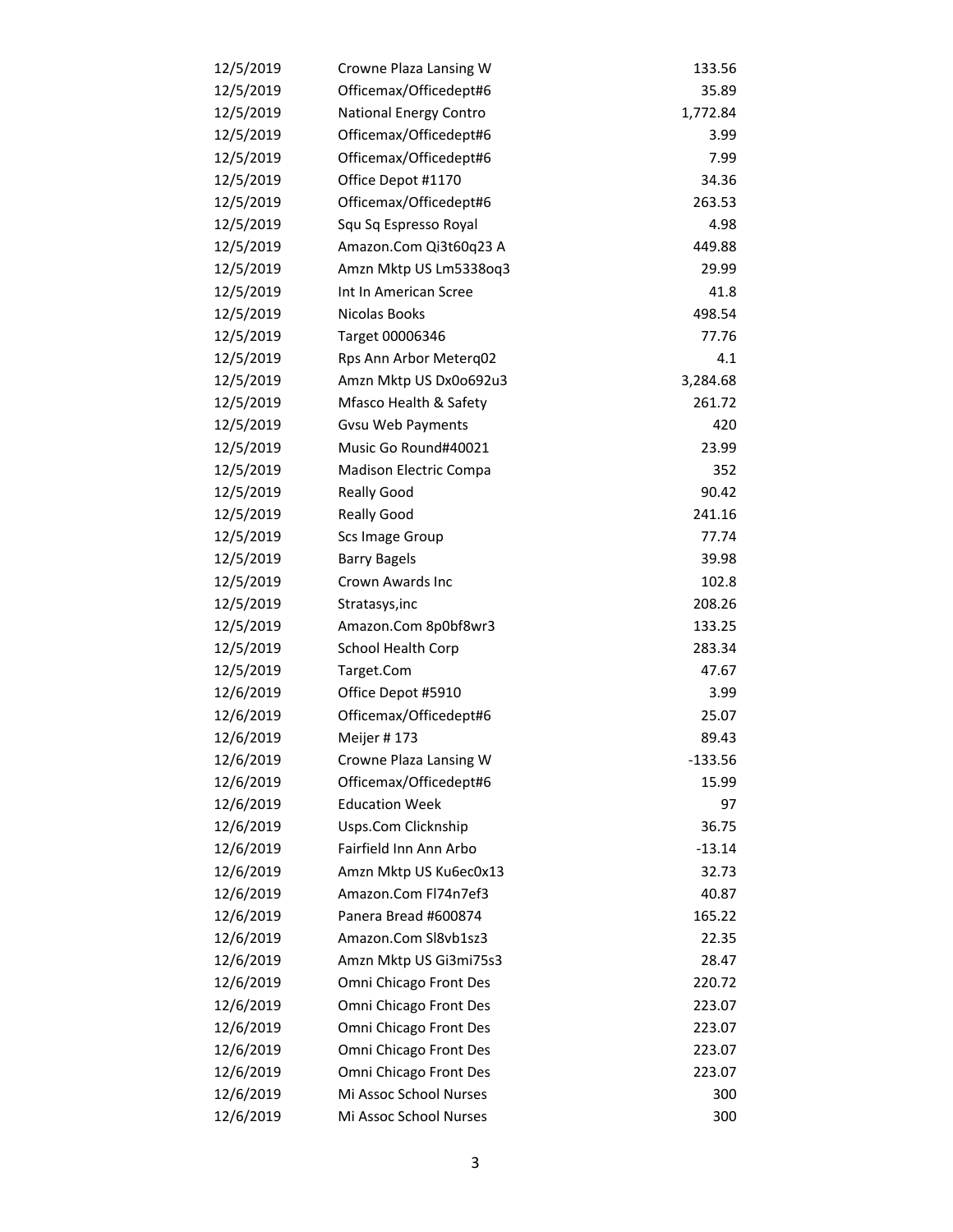| 12/6/2019 | Mi Assoc School Nurses        | 300       |
|-----------|-------------------------------|-----------|
| 12/6/2019 | Madison Electric Compa        | 17.06     |
| 12/6/2019 | Madison Electric Compa        | 246.51    |
| 12/6/2019 | J.W. Pepper                   | 12.95     |
| 12/6/2019 | Grainger                      | 247.9     |
| 12/6/2019 | Amzn Mktp US Ek2uk6j53        | 41.96     |
| 12/6/2019 | Flinn Scientific Inc          | 335.83    |
| 12/6/2019 | Www Costco Com                | 99.62     |
| 12/6/2019 | <b>Dbc Blick Art Material</b> | 366.22    |
| 12/6/2019 | Amzn Mktp US Po4f31o53        | 56.87     |
| 12/9/2019 | Rps Ann Arbor - Libq02        | 2.4       |
| 12/9/2019 | Officemax/Officedept#6        | 111.61    |
| 12/9/2019 | Meijer # 064                  | 38.84     |
| 12/9/2019 | Officemax/Officedept#6        | 27.31     |
| 12/9/2019 | Meijer # 064                  | 6.19      |
| 12/9/2019 | National Energy Contro        | 80.48     |
| 12/9/2019 | National Energy Contro        | 626.21    |
| 12/9/2019 | Robert Half Intl              | 10,450.00 |
| 12/9/2019 | Weingartz                     | 10,080.00 |
| 12/9/2019 | Amzn Mktp US Amzn.Com/        | $-15.42$  |
| 12/9/2019 | Amzn Mktp US Amzn.Com/        | $-22.99$  |
| 12/9/2019 | Amazon.Com                    | $-24.36$  |
| 12/9/2019 | Amazon.Com                    | $-24.36$  |
| 12/9/2019 | Amazon.Com                    | $-24.36$  |
| 12/9/2019 | Amzn Mktp US Amzn.Com/        | $-27.56$  |
| 12/9/2019 | Amzn Mktp US Amzn.Com/        | $-31.67$  |
| 12/9/2019 | Spellcity                     | 378       |
| 12/9/2019 | Att Bill Payment              | 56.51     |
| 12/9/2019 | Cdw Govt #vzq7454             | 237.49    |
| 12/9/2019 | Michaels Stores 2108          | 89.16     |
| 12/9/2019 | Usps Po 2518300118            | 7.75      |
| 12/9/2019 | Officemax/Officedept#6        | 22.1      |
| 12/9/2019 | Officemax/Officedept#6        | $-3.99$   |
| 12/9/2019 | Amzn Mktp US Nh8rv6h83        | 53.99     |
| 12/9/2019 | Wal-Mart #1248                | 228.64    |
| 12/9/2019 | Storyboard That               | 77.88     |
| 12/9/2019 | Madison Electric Compa        | 122.95    |
| 12/9/2019 | Kroger #688                   | 33.16     |
| 12/9/2019 | Gfs Store #1973               | 73.93     |
| 12/9/2019 | Gbc E-Commerce                | 81.4      |
| 12/9/2019 | Officemax/Officedept#6        | 8.13      |
| 12/9/2019 | Officemax/Officedept#6        | 92.06     |
| 12/9/2019 | Amzn Mktp US Ri4vl7zb3        | 12.98     |
| 12/9/2019 | Amzn Mktp US 0n4n93nh3        | 29.95     |
| 12/9/2019 | Amzn Mktp US Jx9z31ie3        | 199.94    |
| 12/9/2019 | Comcast                       | 205.38    |
| 12/9/2019 | Amzn Mktp US Gf3yw81k3        | 34.99     |
| 12/9/2019 | Amzn Mktp US W35ya1283        | 68.25     |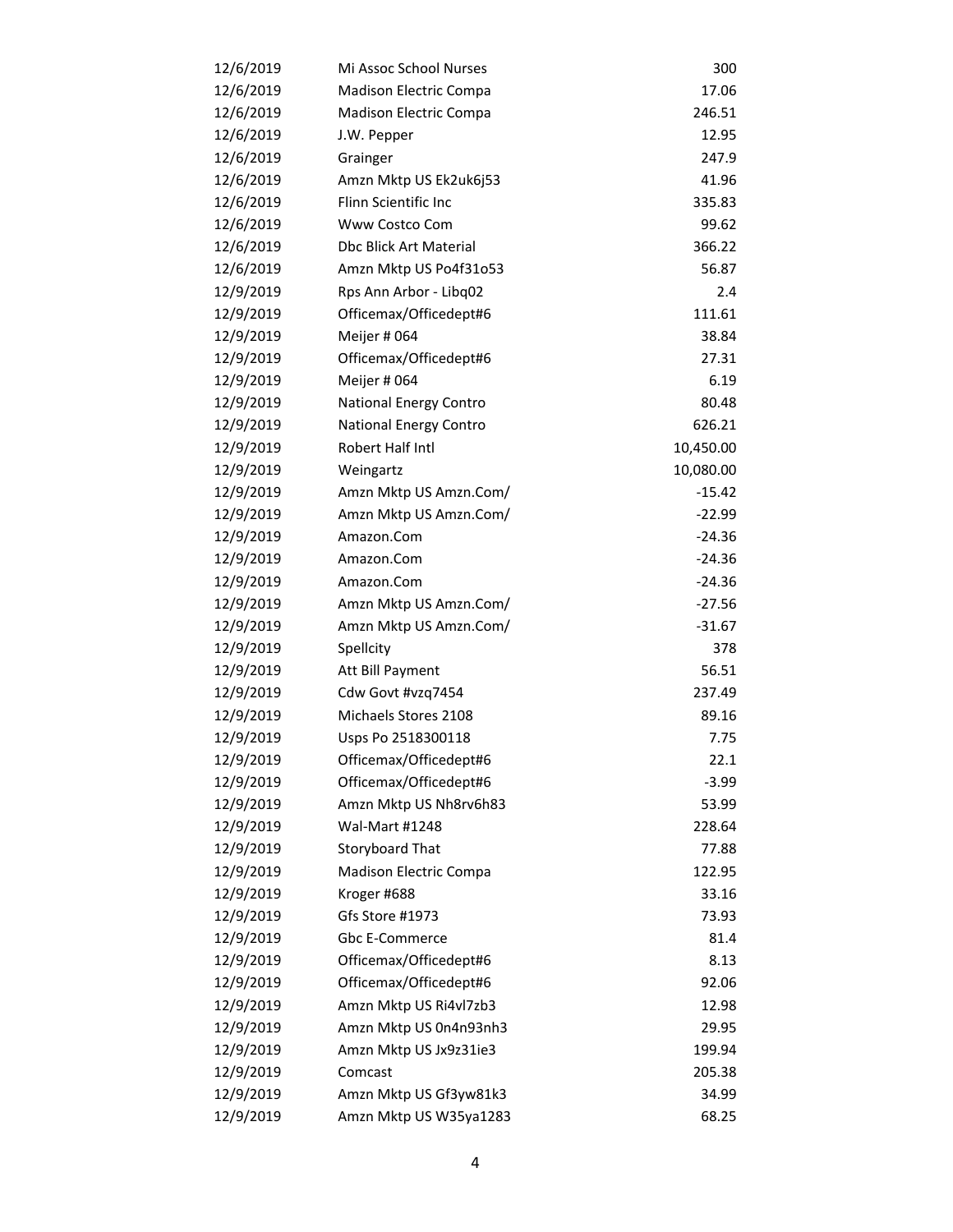| 12/9/2019  | Party City 430              | 81.35    |
|------------|-----------------------------|----------|
| 12/9/2019  | Marriott Ann Arbor          | 986.34   |
| 12/9/2019  | Marriott Ann Arbor          | 1,016.99 |
| 12/9/2019  | <b>Grand Trav Resort</b>    | 400.87   |
| 12/9/2019  | Amzn Mktp US 3x49v7zv3      | 119.74   |
| 12/9/2019  | Officemax/Officedept#6      | 8.62     |
| 12/9/2019  | <b>Scholastic Education</b> | 100      |
| 12/9/2019  | Amazon.Com Cd3rn6pg3        | 127.4    |
| 12/9/2019  | Meijer # 064                | 94.42    |
| 12/9/2019  | <b>Grand Trav Resort</b>    | 346.8    |
| 12/9/2019  | Lowes #01750                | $-21.99$ |
| 12/9/2019  | Amzn Mktp US Or1ta8u93      | 9.79     |
| 12/9/2019  | Amzn Mktp US Pb6mq4mm3      | 119.98   |
| 12/9/2019  | Amazon.Com 9j2rw7yr3        | 27.46    |
| 12/9/2019  | Amzn Mktp US Ky1st3xk3      | 65.17    |
| 12/9/2019  | Amazon.Com U29lu43h3        | 44.07    |
| 12/9/2019  | Amazon.Com Wt6av9fx3        | 44.07    |
| 12/9/2019  | Cvs/Pharmacy #08097         | 22.04    |
| 12/9/2019  | Amzn Mktp US Dz2ha8vv3      | 27.45    |
| 12/9/2019  | Amzn Mktp US Qt1tu11r3      | 42.72    |
| 12/10/2019 | Des Moines Stamp Mfg C      | 37       |
| 12/10/2019 | <b>Shaffer Associates</b>   | 76.89    |
| 12/10/2019 | <b>Buschs #1035</b>         | 11.07    |
| 12/10/2019 | Amzn Mktp US Yy9kr0zn3      | 112.95   |
| 12/10/2019 | Amazon.Com 6f34e36n3 A      | 30.58    |
| 12/10/2019 | Amzn Mktp US M36g26ri3      | 38.05    |
| 12/10/2019 | Amzn Mktp US Vq5os59m3      | 94.17    |
| 12/10/2019 | Michigan Pupil Account      | 70       |
| 12/10/2019 | Mi Assoc Sch Adm            | 395      |
| 12/10/2019 | Mi Assoc Sch Adm            | 395      |
| 12/10/2019 | Jimmy Johns # 90030 -       | 68.2     |
| 12/10/2019 | Wal-Mart #1824              | 5.47     |
| 12/10/2019 | Jimmy Johns # 90028 -       | 37       |
| 12/10/2019 | Panera Bread #600876        | 79       |
| 12/10/2019 | Panera Bread #600874 P      | 13.99    |
| 12/10/2019 | Msbo                        | 95       |
| 12/10/2019 | Rei Greenwoodheinemann      | 526.98   |
| 12/10/2019 | Cottage Inn Pizza - An      | 80.93    |
| 12/10/2019 | Apple Store #r230           | 79       |
| 12/10/2019 | Advantidge, Inc.            | 108      |
| 12/10/2019 | J.W. Pepper                 | 15.75    |
| 12/10/2019 | Grainger                    | 53.86    |
| 12/10/2019 | Grainger                    | 153.02   |
| 12/10/2019 | Amazon.Com 4x7sw8n33        | 294.97   |
| 12/10/2019 | Amzn Mktp US Ig4vi4gm3      | 178.49   |
| 12/10/2019 | Amazon.Com O29311es3 A      | 62.74    |
| 12/10/2019 | Target.Com                  | 114.03   |
| 12/11/2019 | Officemax/Officedept#6      | 239.14   |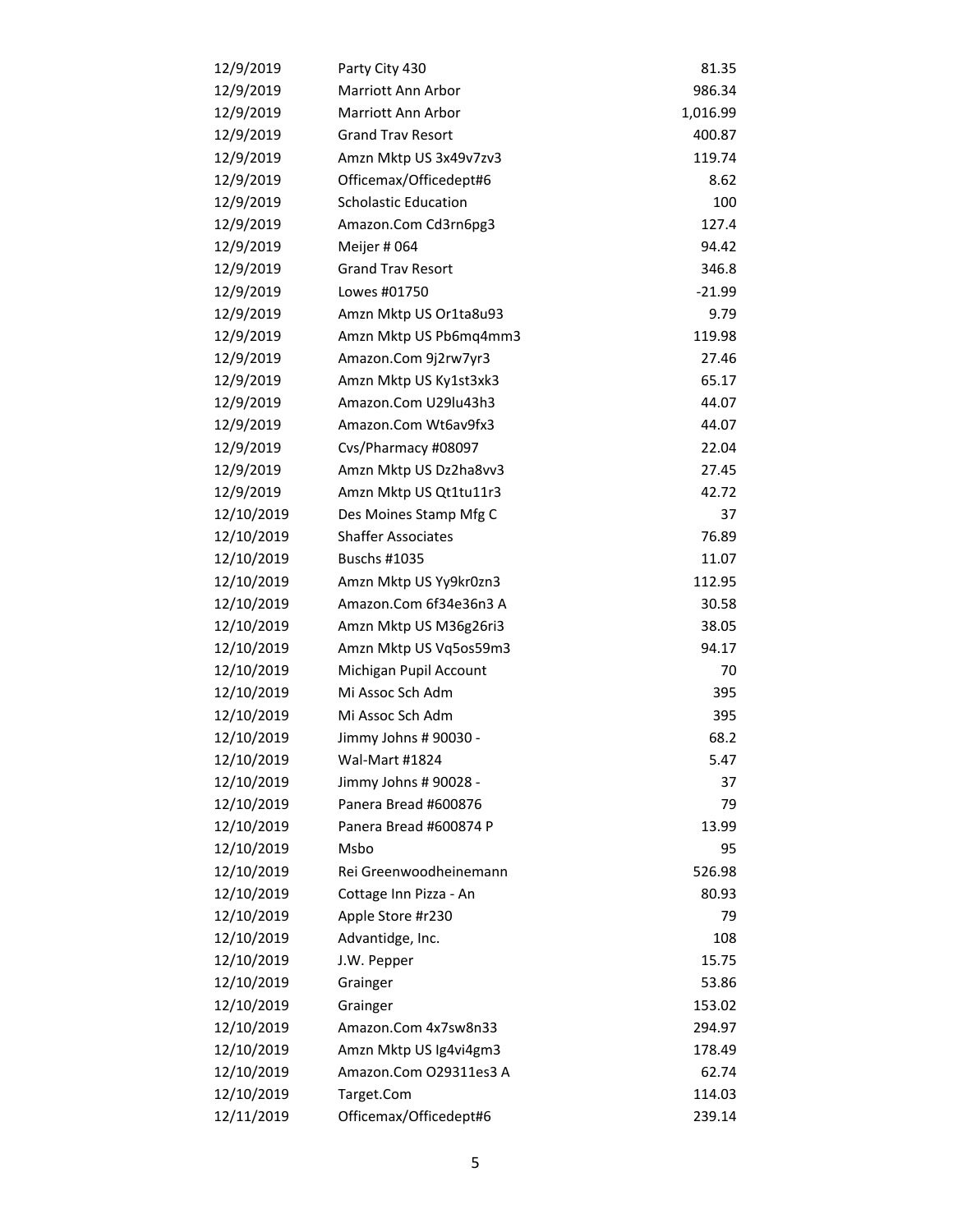| 12/11/2019 | <b>Buschs #1035</b>           | 46.53     |
|------------|-------------------------------|-----------|
| 12/11/2019 | Officemax/Officedept#6        | 49.13     |
| 12/11/2019 | Corrigan Oil #2 - Bri         | 147.89    |
| 12/11/2019 | Vex Robotics Inc              | 169.34    |
| 12/11/2019 | <b>Grand Trav Resort</b>      | 346.8     |
| 12/11/2019 | Robert Half Intl              | 5,800.96  |
| 12/11/2019 | Punchbowl                     | 59.88     |
| 12/11/2019 | Ann Arbor Transportati        | 75        |
| 12/11/2019 | Ozone House                   | 307.06    |
| 12/11/2019 | <b>Detlion Tickets</b>        | 702       |
| 12/11/2019 | Amzn Mktp US Dk3up8dv3        | 10.99     |
| 12/11/2019 | <b>Marriott Ann Arbor</b>     | $-68.37$  |
| 12/11/2019 | <b>Marriott Ann Arbor</b>     | 305.43    |
| 12/11/2019 | Graybar Electric Compa        | $-20.9$   |
| 12/11/2019 | Arbor Vacuum & Small A        | 25        |
| 12/11/2019 | Stadium Hardware              | 52.16     |
| 12/11/2019 | Amazon.Com 5s5qc78m3          | 200       |
| 12/11/2019 | Amzn Mktp US Tt1f41f03        | 149.97    |
| 12/11/2019 | <b>Madison Electric Compa</b> | 84.71     |
| 12/11/2019 | Ssi School Specialty          | 40.21     |
| 12/11/2019 | Arbor Farms Market            | 91.09     |
| 12/11/2019 | Party City 4111               | 14.99     |
| 12/11/2019 | Five Below 599                | 47.2      |
| 12/11/2019 | Amzn Mktp US Av7dn2pl3        | 108.78    |
| 12/11/2019 | Grainger                      | 14.63     |
| 12/11/2019 | Grainger                      | 19.92     |
| 12/11/2019 | Boilers Controls & Equ        | $-284.13$ |
| 12/11/2019 | Boilers Controls & Equ        | 284.13    |
| 12/11/2019 | Grainger                      | 293.66    |
| 12/11/2019 | <b>United States Professi</b> | 199       |
| 12/11/2019 | City Of Ann Arbor             | 25,814.79 |
| 12/11/2019 | M Street Baking Co            | 143.48    |
| 12/11/2019 | Target.Com                    | 5.18      |
| 12/11/2019 | Target.Com                    | 98.48     |
| 12/11/2019 | Flinn Scientific Inc          | 266.14    |
| 12/11/2019 | Amzn Mktp US Gk1yh2qm3        | 49.9      |
| 12/12/2019 | Officemax/Officedept#6        | 37.08     |
| 12/12/2019 | Demco Inc                     | 107.15    |
| 12/12/2019 | Officemax/Officedept#6        | 96.09     |
| 12/12/2019 | Meijer #072                   | 117.37    |
| 12/12/2019 | Meijer #027                   | 1,839.91  |
| 12/12/2019 | Meijer #173                   | 82.56     |
| 12/12/2019 | Officemax/Officedept#6        | 17.99     |
| 12/12/2019 | Office Depot #1090            | 25.59     |
| 12/12/2019 | Officemax/Officedept#6        | 36.18     |
| 12/12/2019 | Officemax/Depot 6048          | 49.92     |
| 12/12/2019 | Meijer # 064                  | 1,375.73  |
| 12/12/2019 | <b>Detlion Tickets</b>        | 39        |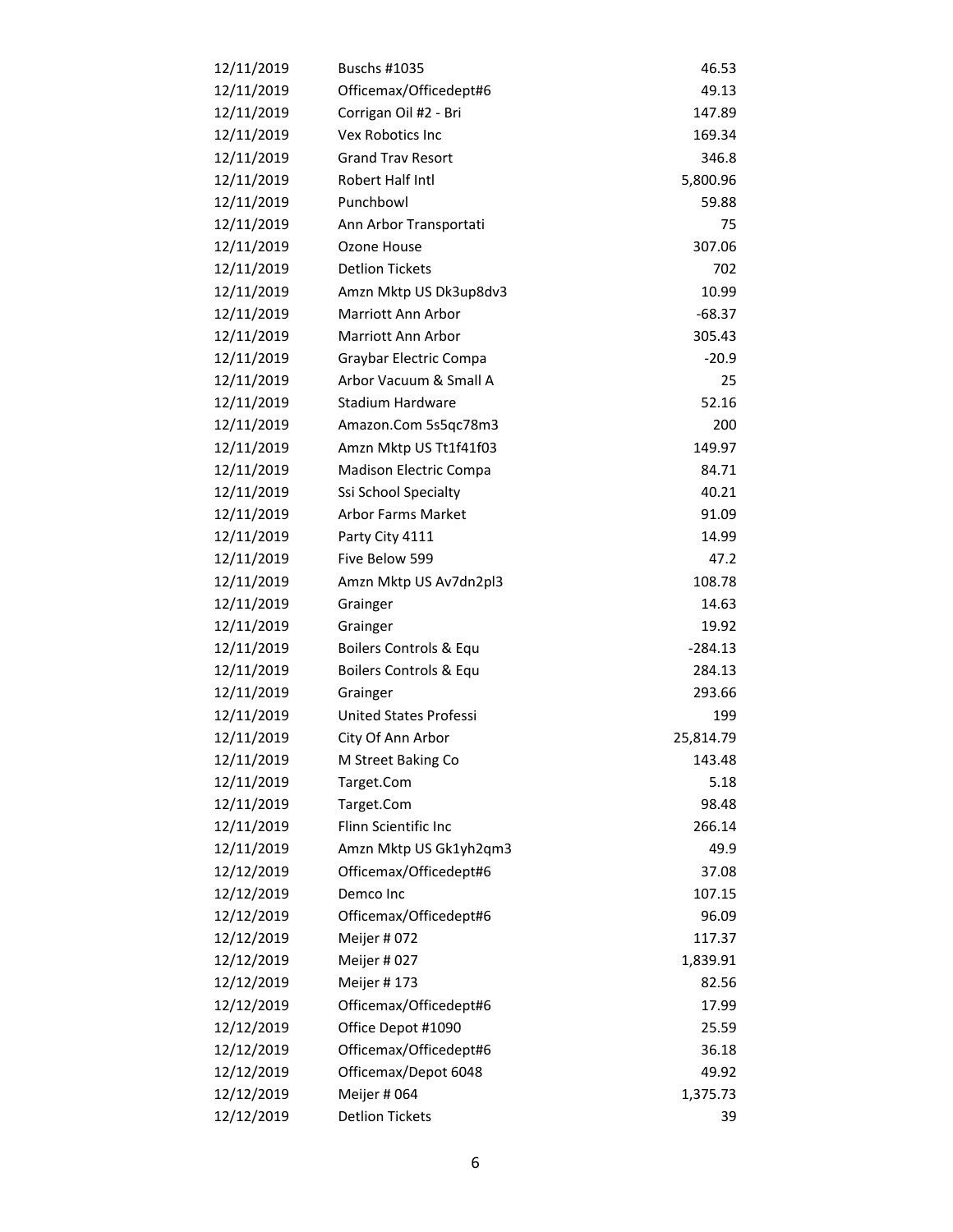| 12/12/2019 | Rayhaven Group Inc            | 1,375.09  |
|------------|-------------------------------|-----------|
| 12/12/2019 | Amazon.Com 4q2s56wg3          | 42.41     |
| 12/12/2019 | Att Bill Payment              | 219.38    |
| 12/12/2019 | Amzn Mktp Us                  | $-26.52$  |
| 12/12/2019 | Dicks Sporting&clothi         | $-32.04$  |
| 12/12/2019 | Pollys #12                    | 102.99    |
| 12/12/2019 | Amzn Mktp US 0c3nb2ej3        | 120.21    |
| 12/12/2019 | Quill Corporation             | 38.22     |
| 12/12/2019 | Int In Midwest Graphi         | 410       |
| 12/12/2019 | Squ Sq Cmyk Imperial          | 843       |
| 12/12/2019 | Olive Garden 00011106         | $-10.55$  |
| 12/12/2019 | Kroger #619                   | 32.93     |
| 12/12/2019 | Doordash Anthonys Gour        | 67        |
| 12/12/2019 | Amzn Mktp US Sb4hz4643        | 72.45     |
| 12/12/2019 | Amzn Mktp US J724b1zi3        | 99.89     |
| 12/12/2019 | Panda House                   | 9.49      |
| 12/12/2019 | Five Below 599                | 25        |
| 12/12/2019 | Five Below 599                | 47.05     |
| 12/12/2019 | Dj Conley Associates I        | 153.83    |
| 12/12/2019 | <b>Bearing Service Lvn</b>    | 545.49    |
| 12/12/2019 | Amzn Mktp US V38po7zb3        | 263.43    |
| 12/12/2019 | Amzn Mktp US 4v2056qs3        | 30.94     |
| 12/12/2019 | Amzn Mktp US 9r8pu2xt3        | 69.44     |
| 12/12/2019 | Amzn Mktp US Oj7z191n3        | 381.98    |
| 12/12/2019 | Target.Com                    | 46.65     |
| 12/12/2019 | Amazon.Com Ne32f2503          | 2.42      |
| 12/13/2019 | <b>Wal-Mart #1248</b>         | $-228.64$ |
| 12/13/2019 | Officemax/Officedept#6        | $-5.39$   |
| 12/13/2019 | Officemax/Officedept#6        | 179.94    |
| 12/13/2019 | Gfs Store #0868               | 122.85    |
| 12/13/2019 | <b>National Energy Contro</b> | 53.67     |
| 12/13/2019 | National Energy Contro        | 165.72    |
| 12/13/2019 | National Energy Contro        | 257.28    |
| 12/13/2019 | Amazon.Com 5v6ms6lm3 A        | 334.21    |
| 12/13/2019 | Target 00012856               | 49.99     |
| 12/13/2019 | Amzn Mktp US Mx8er1390        | 8.49      |
| 12/13/2019 | Amzn Mktp US Fz26t7x83        | 10.69     |
| 12/13/2019 | Amzn Mktp US 0i5093fm3        | 136.14    |
| 12/13/2019 | Panera Bread #600874          | 62.94     |
| 12/13/2019 | Rei Greenwoodheinemann        | 526.98    |
| 12/13/2019 | Wildlife Services Of M        | 190       |
| 12/13/2019 | Usps Po 2502810107            | 7.85      |
| 12/13/2019 | Usps Po 2502800106            | 3.74      |
| 12/13/2019 | Amzn Mktp US Lo3bj1473        | 49.79     |
| 12/13/2019 | Amzn Mktp Us                  | $-53.98$  |
| 12/13/2019 | The Ups Store 1993            | 23.65     |
| 12/13/2019 | Target 00012856               | 56.53     |
| 12/13/2019 | Scholastic, Inc.              | 110.24    |
|            |                               |           |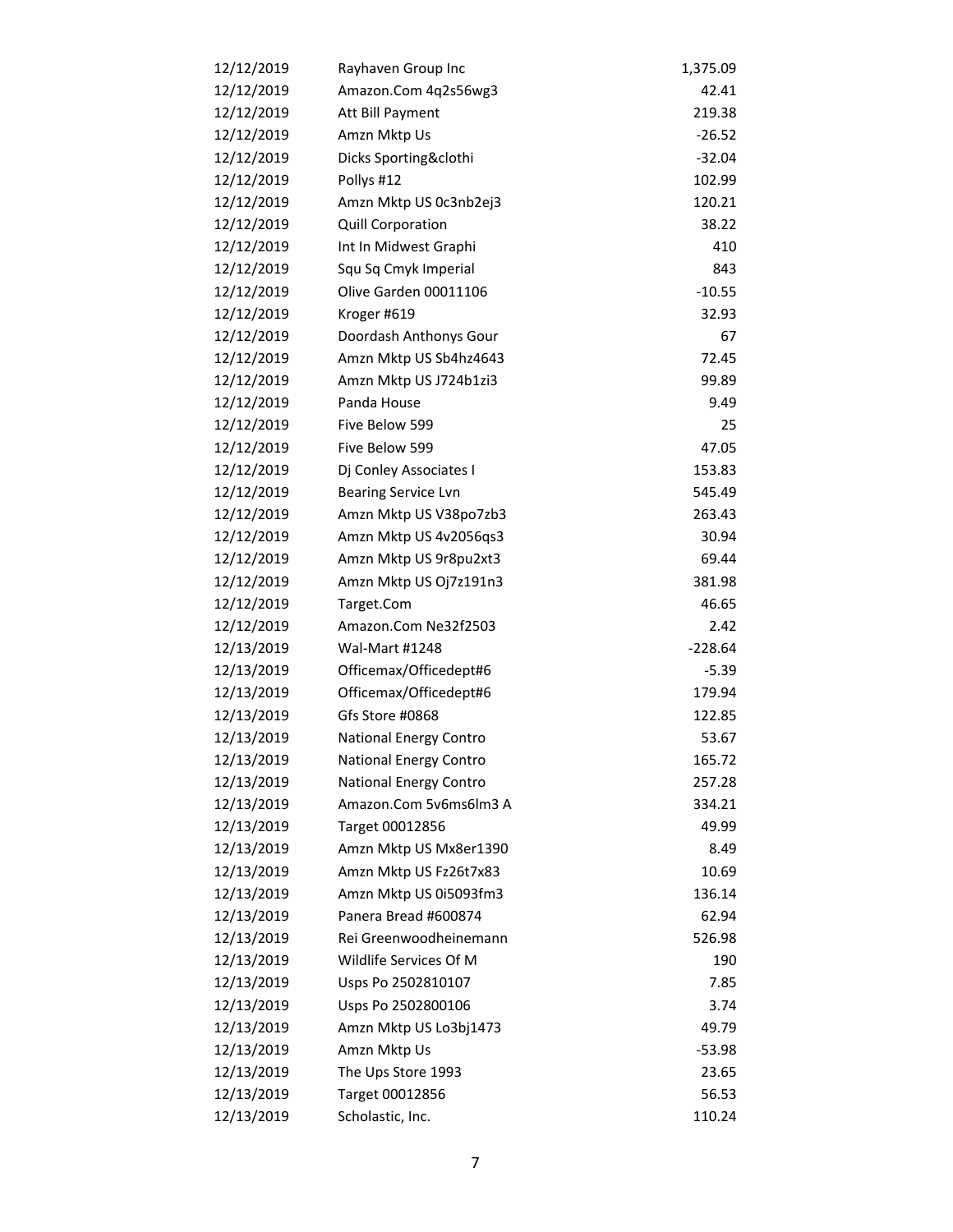| 12/13/2019 | Stadium Trophy Inc            | 175      |
|------------|-------------------------------|----------|
| 12/13/2019 | Cvs/Pharmacy #08216           | 173.88   |
| 12/13/2019 | Amzn Mktp US Gc9608is3        | 275.82   |
| 12/13/2019 | Music Together Llc            | 1,974.00 |
| 12/13/2019 | 1109 Dominos Pizza            | 109.33   |
| 12/13/2019 | Amzn Mktp Us                  | $-249.9$ |
| 12/13/2019 | Amazon.Com 3y1wp3hd3          | 15.88    |
| 12/13/2019 | Grainger                      | 43.4     |
| 12/13/2019 | Clean Air Testing Inc         | 162.92   |
| 12/13/2019 | Grainger                      | 220.97   |
| 12/13/2019 | Grainger                      | 325.46   |
| 12/13/2019 | <b>Current Electric Motor</b> | 760      |
| 12/13/2019 | Amzn Mktp US Gr8cg42q3        | 35.18    |
| 12/13/2019 | Project Lead The Way,         | 230      |
| 12/13/2019 | <b>Id Card Group</b>          | 81.07    |
| 12/13/2019 | Target.Com                    | 41.47    |
| 12/13/2019 | Amazon.Com Eu56868c3          | 31.73    |
| 12/16/2019 | Meijer #173                   | 39.21    |
| 12/16/2019 | Gfs Store #0868               | 113.3    |
| 12/16/2019 | Gfs Store #1973               | 77.91    |
| 12/16/2019 | National Energy Contro        | 367.21   |
| 12/16/2019 | Panera Bread #600874          | 86.15    |
| 12/16/2019 | Kroger #365                   | 26.97    |
| 12/16/2019 | Amzn Mktp US L69uj8ml3        | 8.49     |
| 12/16/2019 | Michigan Music Confere        | 200      |
| 12/16/2019 | Int In A One Networks         | 950      |
| 12/16/2019 | Int In A One Networks         | 950      |
| 12/16/2019 | Int In A One Networks         | 950      |
| 12/16/2019 | Subway 00999912               | 63.96    |
| 12/16/2019 | Marriott Ann Arbor            | $-78.91$ |
| 12/16/2019 | Wmu Car & Stud Employm        | 265      |
| 12/16/2019 | Marriott Ann Arbor            | 496.22   |
| 12/16/2019 | Office Depot #1170            | 4.99     |
| 12/16/2019 | Officemax/Officedept#6        | 9.44     |
| 12/16/2019 | Officemax/Officedept#6        | 9.98     |
| 12/16/2019 | Cottage Inn Pizza - An        | 31.97    |
| 12/16/2019 | Zippy Auto Wash               | 8        |
| 12/16/2019 | Stadium Hardware              | 10       |
| 12/16/2019 | Batteries Plus - #0389        | 151.92   |
| 12/16/2019 | Madison Electric Compa        | 57.36    |
| 12/16/2019 | Madison Electric Compa        | 222.39   |
| 12/16/2019 | Short Golf                    | 48.26    |
| 12/16/2019 | Grainger                      | 23.04    |
| 12/16/2019 | Alro Steel Corp               | 26.92    |
| 12/16/2019 | National Energy Contro        | 78.86    |
| 12/16/2019 | Grainger                      | 82.32    |
| 12/16/2019 | National Energy Contro        | 220.64   |
| 12/16/2019 | Grainger                      | 261.91   |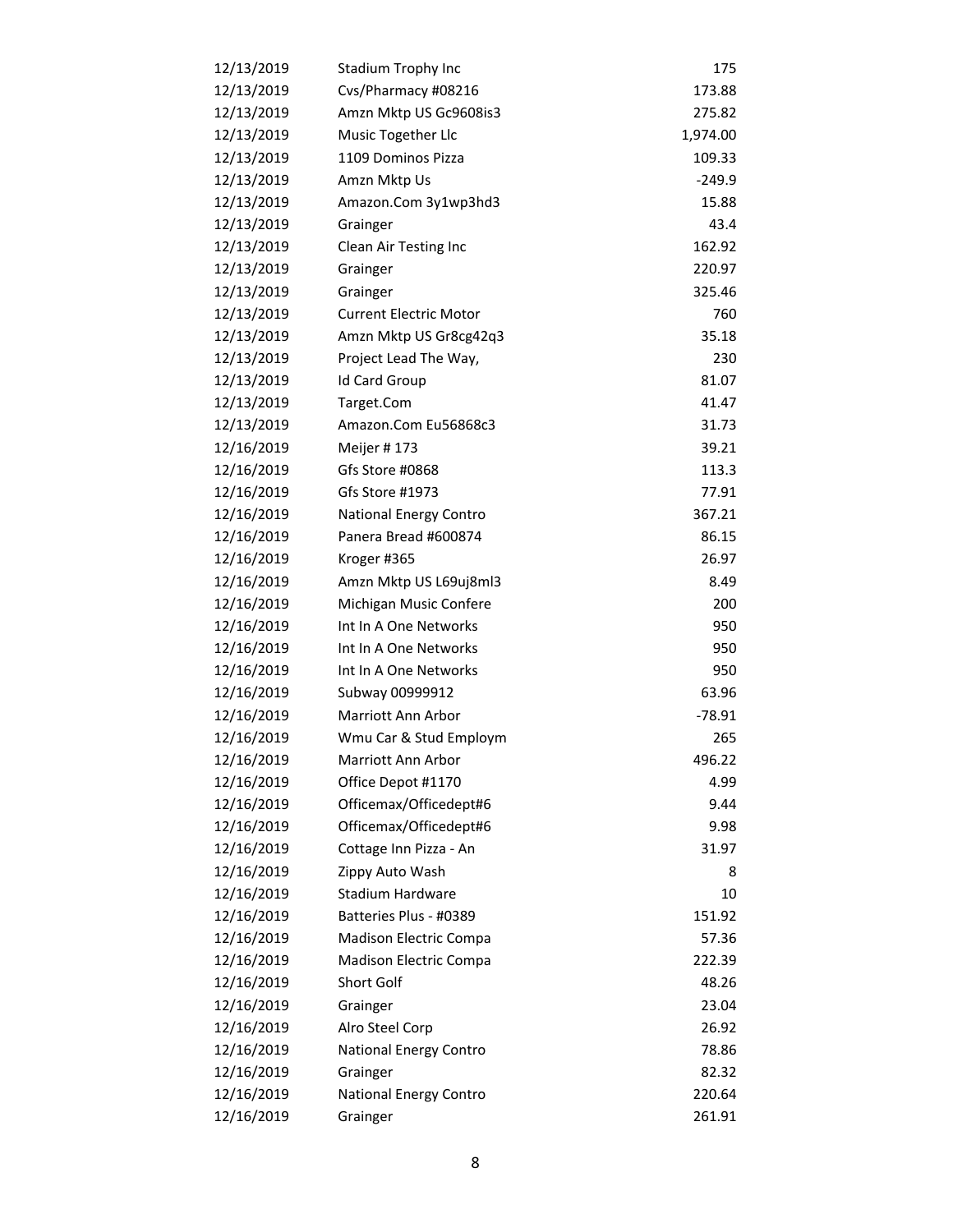| 12/16/2019 | Vex Robotics Inc           | 285.14   |
|------------|----------------------------|----------|
| 12/16/2019 | Lucky S Ann Arbor          | 26.28    |
| 12/16/2019 | Tst Buddy S Pizza - A      | 224.37   |
| 12/16/2019 | Amzn Mktp US Wo6vw2ui3     | 5.96     |
| 12/16/2019 | Amzn Mktp US Bk11j1s93     | 18.83    |
| 12/16/2019 | Amazon.Com Mx8vb1ho2       | 49.42    |
| 12/16/2019 | Fedex 778901287163         | 27.62    |
| 12/16/2019 | Amazon.Com Is9od1t63       | 34.52    |
| 12/16/2019 | Amzn Mktp US Ev40t49e3     | 64.86    |
| 12/16/2019 | Lakeshore Learning Mat     | 107.98   |
| 12/16/2019 | Mfasco Health & Safety     | 103.5    |
| 12/16/2019 | <b>Gvsu Web Payments</b>   | 420      |
| 12/16/2019 | Squ Sq Sweetwaters Co      | 43.7     |
| 12/16/2019 | Target.Com                 | 5.18     |
| 12/16/2019 | Amzn Mktp US L72pd7ky3     | 19.5     |
| 12/16/2019 | Amzn Mktp US Pt4911wj3     | 27.9     |
| 12/16/2019 | Amazon.Com C972z4nb3       | 25.94    |
| 12/16/2019 | Amzn Mktp US 4p3dc4v53     | 319.98   |
| 12/17/2019 | Delta 00624103048785       | 284.6    |
| 12/17/2019 | Int In Ann Arbor Obse      | 5,981.20 |
| 12/17/2019 | Clear Rate Communicati     | 5,030.78 |
| 12/17/2019 | Target 00006346            | 15.92    |
| 12/17/2019 | Amzn Mktp US Amzn.Com/     | $-21.6$  |
| 12/17/2019 | McCally Tool & Supply      | 443.9    |
| 12/17/2019 | Madison Electric Compa     | 77.25    |
| 12/17/2019 | Madison Electric Compa     | 85.27    |
| 12/17/2019 | Int In Piano Moving S      | 500      |
| 12/17/2019 | Arbor Springs Water Co     | 34       |
| 12/17/2019 | Amzn Mktp US Pw89z9sd3     | 63.55    |
| 12/17/2019 | Kroger #605                | 33.3     |
| 12/17/2019 | Lifeguard Store - Onli     | 87.5     |
| 12/17/2019 | <b>Bearing Service Lvn</b> | 221.94   |
| 12/17/2019 | Boilers Controls & Equ     | 226.28   |
| 12/17/2019 | Boilers Controls & Equ     | 683.61   |
| 12/17/2019 | Amzn Mktp US Gh8x465x3     | 609.14   |
| 12/17/2019 | Amzn Mktp US Jh88h5643     | 37.72    |
| 12/17/2019 | Amzn Mktp US Vv87q2ob3     | 47.04    |
| 12/17/2019 | Amzn Mktp US X756i5qj3     | 63.61    |
| 12/18/2019 | American 00123942058262    | 246.61   |
| 12/18/2019 | <b>Brewers Inc</b>         | 343.75   |
| 12/18/2019 | Gfs Store #0868            | 64.23    |
| 12/18/2019 | <b>Broadway Cafe</b>       | 280      |
| 12/18/2019 | <b>Grand Trav Resort</b>   | $-346.8$ |
| 12/18/2019 | Arbor Springs Water Co     | 25       |
| 12/18/2019 | Target 00012856            | -29.99   |
| 12/18/2019 | Cvs/Pharmacy #08216        | 14.6     |
| 12/18/2019 | Michigan Urgent Care A     | 25       |
| 12/18/2019 | Cottage Inn Pizza - An     | 130.93   |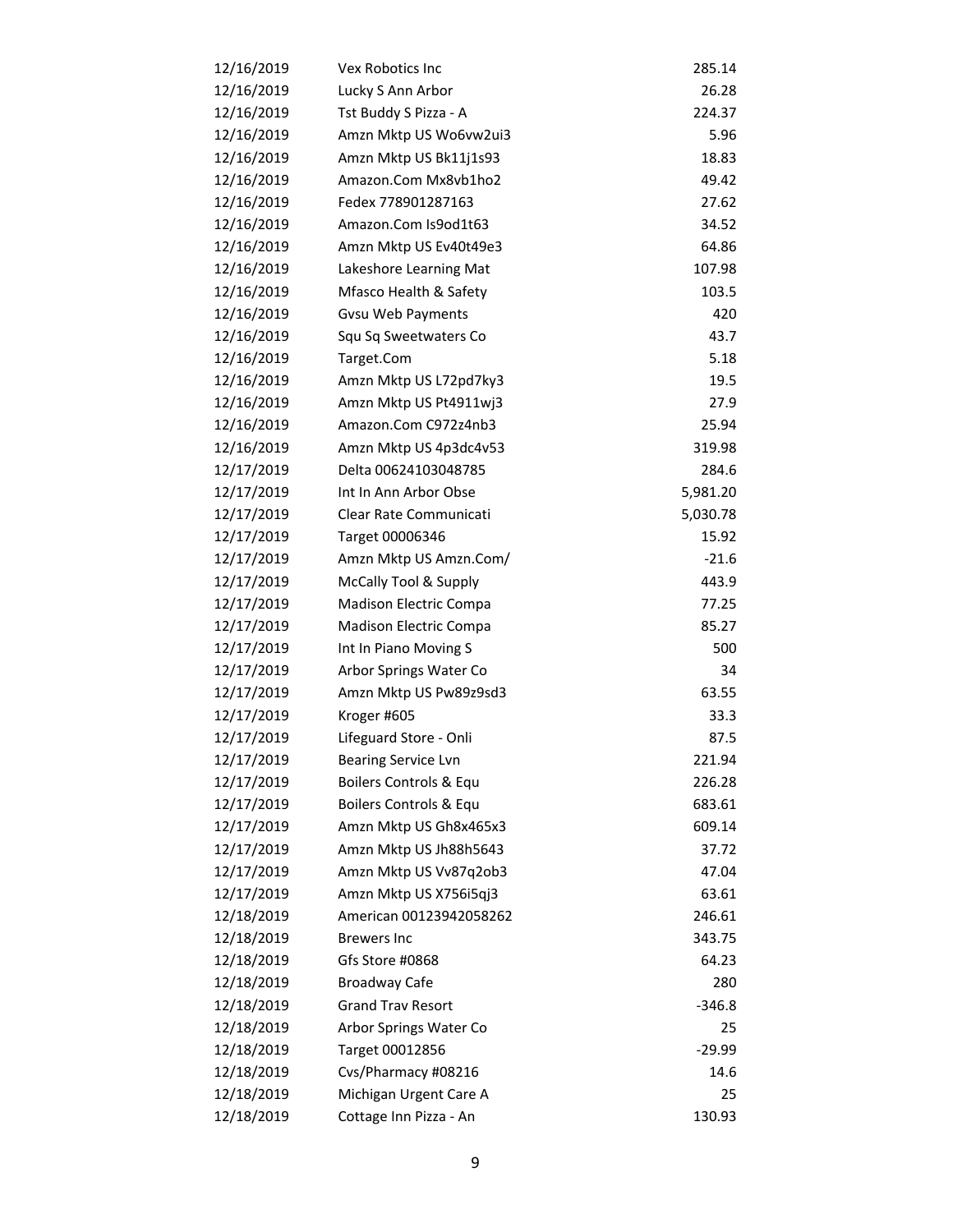| 12/18/2019 | Mrthn Ntt                    | 537.5     |
|------------|------------------------------|-----------|
| 12/18/2019 | Amzn Mktp US 096f165z3       | 27.62     |
| 12/18/2019 | Amazon.Com Ij2vc3hg3         | 56.99     |
| 12/18/2019 | Dollartree                   | 10        |
| 12/18/2019 | Amzn Mktp US Ob8oh5sm3       | 110.59    |
| 12/18/2019 | <b>Wal-Mart #2872</b>        | 3.64      |
| 12/18/2019 | Wm Supercenter #2872         | 48.48     |
| 12/18/2019 | Delta 00624100382743         | 319.6     |
| 12/18/2019 | Kroger #688                  | 34.33     |
| 12/18/2019 | <b>Sight Reading Factory</b> | 34.99     |
| 12/18/2019 | Alro Steel Corp              | 168.59    |
| 12/18/2019 | Amzn Mktp US Lu4bh7ru3       | 246.67    |
| 12/18/2019 | Comcast                      | 356.85    |
| 12/18/2019 | Crucial.Com                  | 4,099.67  |
| 12/18/2019 | Rps Ann Arbor-Passpq02       | 2.85      |
| 12/18/2019 | Amazon.Com 7w2yu3fm3         | 406.44    |
| 12/18/2019 | Ahmos - Dexter Inc           | 399.94    |
| 12/19/2019 | American 00123942058264      | $-246.61$ |
| 12/19/2019 | Rps Ann Arbor-4th &q02       | 3.6       |
| 12/19/2019 | Meijer #173                  | 91.98     |
| 12/19/2019 | Mvp-Mobile Video Party       | 199       |
| 12/19/2019 | Pita Pan                     | 153.65    |
| 12/19/2019 | Homedepot.Com                | 220.02    |
| 12/19/2019 | Mi Assoc Sch Adm             | 145       |
| 12/19/2019 | Mi Assoc Sch Adm             | 245       |
| 12/19/2019 | Msbo                         | 340       |
| 12/19/2019 | Nsba                         | -40       |
| 12/19/2019 | Dollar Bill Copying          | 52.17     |
| 12/19/2019 | Smk Surveymonkey.Com         | 1,800.00  |
| 12/19/2019 | Kroger #689                  | 28.31     |
| 12/19/2019 | Sams Club #6667              | 191.28    |
| 12/19/2019 | <b>Blake Transit Center</b>  | 150       |
| 12/19/2019 | Dickssportinggoods.C         | 534.02    |
| 12/19/2019 | Jimmy Johns # 90028 -        | 232       |
| 12/19/2019 | Amzn Mktp US Yj25k9933       | 282.79    |
| 12/19/2019 | J.W. Pepper                  | 638.49    |
| 12/19/2019 | Target 00006346              | 49.99     |
| 12/19/2019 | Madison Electric Compa       | 85.92     |
| 12/19/2019 | Kroger #605                  | 444.87    |
| 12/19/2019 | Panera Bread #600874 P       | 38.61     |
| 12/19/2019 | Little Caesars 0007 00       | 25.65     |
| 12/19/2019 | Grainger                     | 79.05     |
| 12/19/2019 | Grainger                     | 398.7     |
| 12/19/2019 | Amazon.Com S48qr4qz3         | 13.68     |
| 12/19/2019 | Amazon.Com 4y0bu9u13         | 28.5      |
| 12/19/2019 | Memspa                       | 160       |
| 12/20/2019 | Officemax/Officedept#6       | 114.87    |
| 12/20/2019 | Gfs Store #0868              | 65.12     |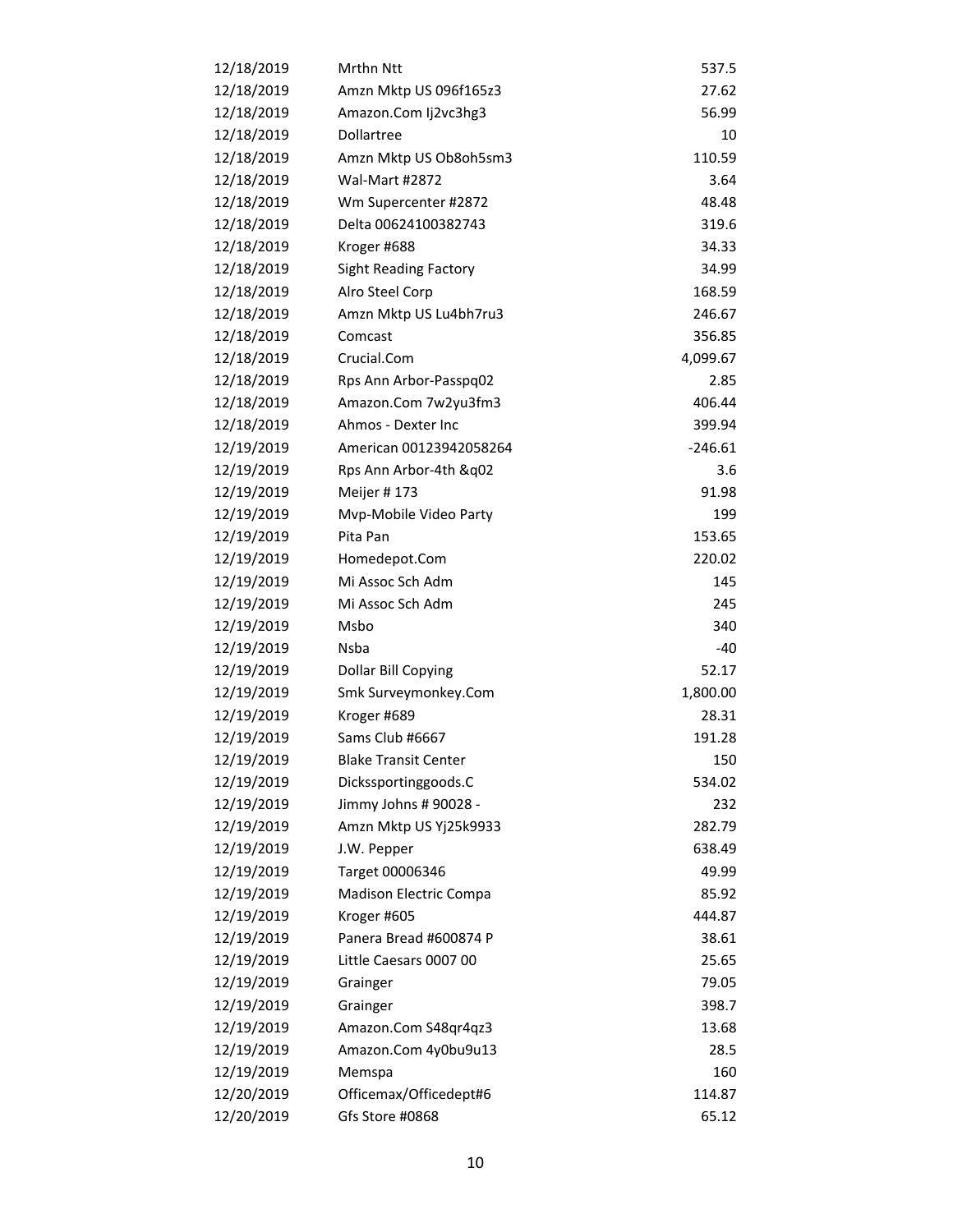| 12/20/2019 | Meijer #027                   | 82.55     |
|------------|-------------------------------|-----------|
| 12/20/2019 | <b>Buschs #1048</b>           | 36.98     |
| 12/20/2019 | Officemax/Officedept#6        | 354.34    |
| 12/20/2019 | Meijer # 064                  | 40.94     |
| 12/20/2019 | National Energy Contro        | 133.32    |
| 12/20/2019 | Meijer # 064                  | 18.46     |
| 12/20/2019 | Mi Assoc Sch Adm              | 145       |
| 12/20/2019 | Mi Assoc Sch Adm              | 225       |
| 12/20/2019 | Dollar Bill Copying           | 958.76    |
| 12/20/2019 | Robert Half Intl              | 13,348.88 |
| 12/20/2019 | Cengage Learning, Inc.        | 720       |
| 12/20/2019 | Ann Arbor Ziebart Spee        | 885.17    |
| 12/20/2019 | Rave 1097                     | 100       |
| 12/20/2019 | Target 00012856               | 354.01    |
| 12/20/2019 | Kroger #689                   | 45.58     |
| 12/20/2019 | Dollartree                    | 15        |
| 12/20/2019 | Kroger #688                   | 37.11     |
| 12/20/2019 | Leading Equity Llc            | 39        |
| 12/20/2019 | A2ethics                      | 125       |
| 12/20/2019 | J.W. Pepper                   | 9         |
| 12/20/2019 | Nicks Original House O        | 82        |
| 12/20/2019 | Mi State Police Ichat         | 30        |
| 12/20/2019 | Signupgenius                  | 49.99     |
| 12/20/2019 | Amazon.Com Qb42i4y53          | 199.38    |
| 12/20/2019 | Kroger #605                   | 74.79     |
| 12/20/2019 | <b>Current Electric Motor</b> | 425       |
| 12/20/2019 | Amzn Mktp US 0d5nr1cb3        | 49.65     |
| 12/20/2019 | Amzn Mktp US Cx4rb2up3        | 446.97    |
| 12/20/2019 | Amazon.Com Ad3ve4oh3          | 94.04     |
| 12/23/2019 | Rps Ann Arbor-4th &q02        | 7.2       |
| 12/23/2019 | Emu Web Purchase              | 350       |
| 12/23/2019 | Pita Pan                      | 9.45      |
| 12/23/2019 | Northwest Mgmt                | 8.75      |
| 12/23/2019 | Taxi Svc Chicago              | 12.75     |
| 12/23/2019 | <b>Broadway Cafe</b>          | 320       |
| 12/23/2019 | Homedepot.Com                 | 110.69    |
| 12/23/2019 | Delta 00624111606683          | 276.6     |
| 12/23/2019 | Delta 00624111606672          | 276.6     |
| 12/23/2019 | Delta 00624111606661          | 276.6     |
| 12/23/2019 | John F Kennedy Ctr Pay        | 280       |
| 12/23/2019 | John F Kennedy Ctr Pay        | 280       |
| 12/23/2019 | The Home Depot #2721          | 132.12    |
| 12/23/2019 | Canva 02544-19475251          | 3         |
| 12/23/2019 | Canva 02544-15609816          | 6         |
| 12/23/2019 | Panera Bread #608009          | 109.11    |
| 12/23/2019 | Officemax/Officedept#6        | 68.97     |
| 12/23/2019 | Yourmember-Careers            | 409       |
| 12/23/2019 | <b>Editorial Projects In</b>  | 495       |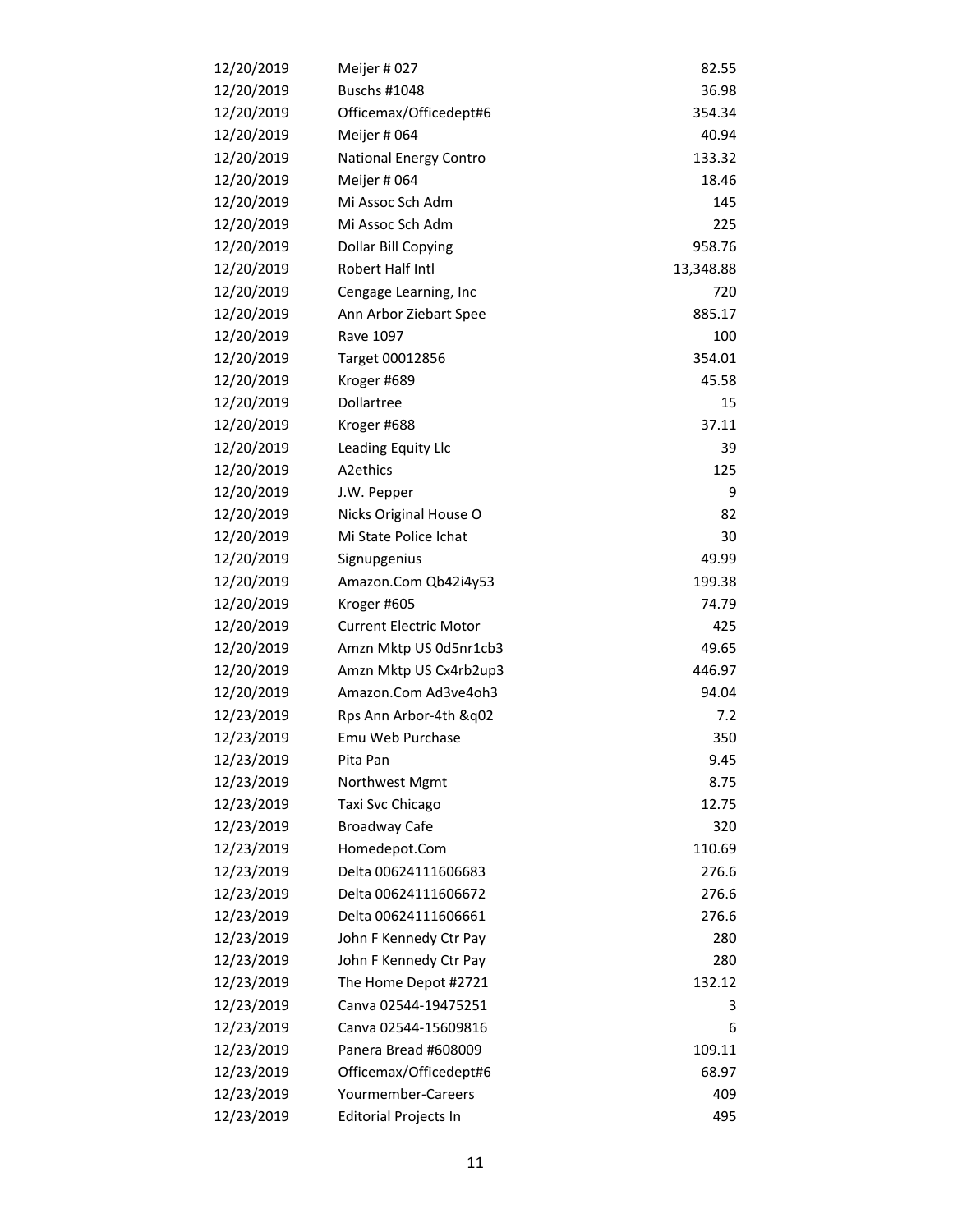| 12/23/2019 | The Ups Store #5281       | 85.34     |
|------------|---------------------------|-----------|
| 12/23/2019 | Los Amigos Fiesta         | 509.77    |
| 12/23/2019 | Ezcaterbob Evans Rest     | 315.58    |
| 12/23/2019 | Rei Greenwoodheinemann    | 562.1     |
| 12/23/2019 | Dibellas #104 Q25         | 841.65    |
| 12/23/2019 | Tim Hortons #914926       | 20.66     |
| 12/23/2019 | Zippy Auto Wash           | 8         |
| 12/23/2019 | Cottage Inn Pizza - An    | 33.71     |
| 12/23/2019 | Allianz Travel Ins        | 31.23     |
| 12/23/2019 | Delta 00624110027800      | 462.6     |
| 12/23/2019 | Madison Electric Compa    | 274.21    |
| 12/23/2019 | Madison Electric Compa    | 816       |
| 12/23/2019 | Stadium Trophy Inc        | 135       |
| 12/23/2019 | Stadium Trophy Inc        | 200       |
| 12/23/2019 | Stadium Trophy Inc        | 230       |
| 12/23/2019 | Stadium Trophy Inc        | 435       |
| 12/23/2019 | Officemax/Officedept#6    | 344.59    |
| 12/23/2019 | Tim Hortons #914220       | 42.96     |
| 12/23/2019 | Panera Bread #601366      | $-125.1$  |
| 12/23/2019 | Panera Bread #601366      | 125.1     |
| 12/23/2019 | Boilers Controls & Equ    | 58.48     |
| 12/23/2019 | Kroger #688               | 12.48     |
| 12/23/2019 | Ibt Iis Fingerprint Co    | 63        |
| 12/23/2019 | Officemax/Officedept#6    | 186.91    |
| 12/23/2019 | City Of Ann Arbor         | 11,189.27 |
| 12/23/2019 | Vzwrlss Apocc Visb        | 707       |
| 12/23/2019 | <b>Vzwrlss Apocc Visb</b> | 13,733.39 |
| 12/23/2019 | Ann Arbor Alarm Fee       | 37        |
| 12/23/2019 | Ann Arbor Alarm Fee       | 37        |
| 12/23/2019 | Ann Arbor Alarm Fee       | 37        |
| 12/23/2019 | Ann Arbor Alarm Fee       | 37        |
| 12/23/2019 | Ann Arbor Alarm Fee       | 37        |
| 12/23/2019 | Ann Arbor Alarm Fee       | 37        |
| 12/23/2019 | Ann Arbor Alarm Fee       | 37        |
| 12/23/2019 | Ann Arbor Alarm Fee       | 37        |
| 12/23/2019 | Ann Arbor Alarm Fee       | 37        |
| 12/23/2019 | Ann Arbor Alarm Fee       | 37        |
| 12/23/2019 | Ann Arbor Alarm Fee       | 37        |
| 12/23/2019 | Ann Arbor Alarm Fee       | 37        |
| 12/23/2019 | Ann Arbor Alarm Fee       | 37        |
| 12/23/2019 | Ann Arbor Alarm Fee       | 37        |
| 12/23/2019 | Ann Arbor Alarm Fee       | 37        |
| 12/23/2019 | Ann Arbor Alarm Fee       | 37        |
| 12/23/2019 | Ann Arbor Alarm Fee       | 37        |
| 12/23/2019 | Ann Arbor Alarm Fee       | 37        |
| 12/23/2019 | Ann Arbor Alarm Fee       | 37        |
| 12/23/2019 | Ann Arbor Alarm Fee       | 37        |
| 12/23/2019 | Ann Arbor Alarm Fee       | 37        |